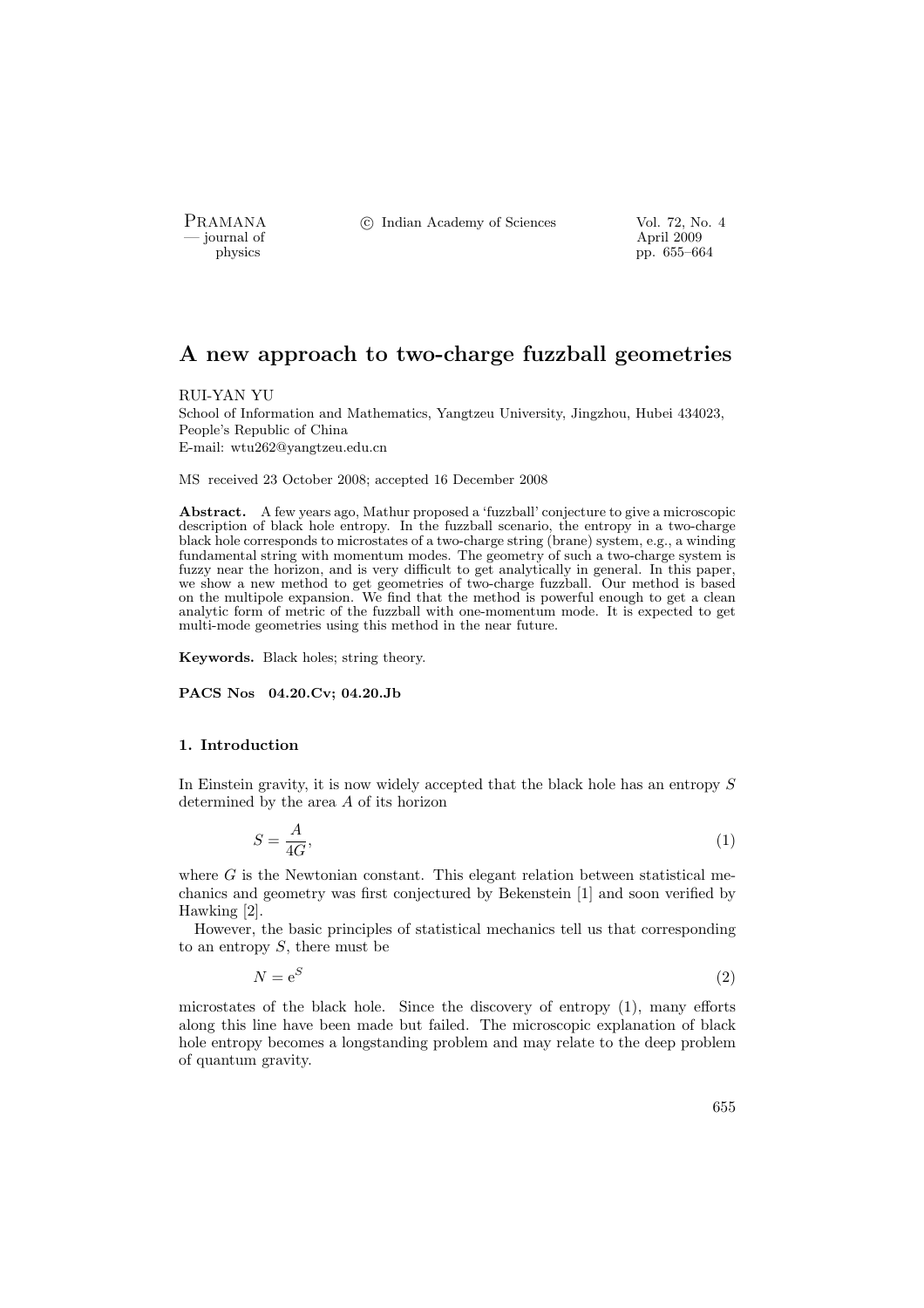String theory is the most promising candidate for quantum gravity and provides some clues to solve the black hole entropy problem. For three-charge extremal black holes, their entropy is well-described by a three-charge brane system, as shown in the famous papers [3,4]. But it is still an open problem to give a microscopic description of two-charge black hole in string theory, even in the extremal case.

One proposal to solve this problem is provided by Lunin and Mathur [5–7]. They interpret the two-charge black hole as an oscillating fundamental string winding along an  $S<sup>1</sup>$  direction. One charge of the system is the winding modes, the other charge is the momentum modes carried by the string. The system is notated as an NS1-P system, where NS1 indicates a Neveu–Schwarz one-dimensional string, namely a fundamental string, and P indicates that the string carries momentum modes. If the string carries only one mode of momentum, its geometry has been obtained in [5]. But as far as we know, when we put more modes on the string, its metric is difficult to cast into a clean form.

In this paper, we show a new method to get geometries of two-charge fuzzball. Our method is based on the multipole expansion. We find that the method is powerful enough to analytically get the metric of fuzzball with one-momentum mode. It is expected to get multi-mode geometries using this method in the near future.

The organization of this paper is as follows: We collect some formulas useful for our calculation in §2. Then we briefly explain our goal and scheme in §3. In §4, as a concrete but the simplest example, we calculate the metric of two-charge fuzzball with only one-momentum mode. Our method seems to be powerful, and we subsequently in §5 outline how to apply this method to two-mode or multi-mode case in the future. We conclude our paper in §6.

#### 2. Formulas of special functions

Here we collect some formulas of special functions. These formulas will be useful in our multipole expansion method. All of them can be found in [8].

### 2.1 Hypergeometric functions  $F(\alpha, \beta; \gamma; z)$

Definition. A hypergeometric series is a series of the form

$$
F(\alpha, \beta; \gamma; z) = 1 + \frac{\alpha \cdot \beta}{\gamma \cdot 1} z + \frac{\alpha(\alpha + 1)\beta(\beta + 1)}{\gamma(\gamma + 1) \cdot 1 \cdot 2} z^2
$$
  
+ 
$$
\frac{\alpha(\alpha + 1)(\alpha + 2)\beta(\beta + 1)(\beta + 2)}{\gamma(\gamma + 1)(\gamma + 2) \cdot 1 \cdot 2 \cdot 3} z^3 + \cdots
$$
 (3)

2.2 The Gegenbauer polynomials  $C_n^{\lambda}(t)$ 

Definition. The polynomials  $C_n^{\lambda}(t)$  of degree n are the coefficients of  $\alpha^n$  in the power-series expansion of the function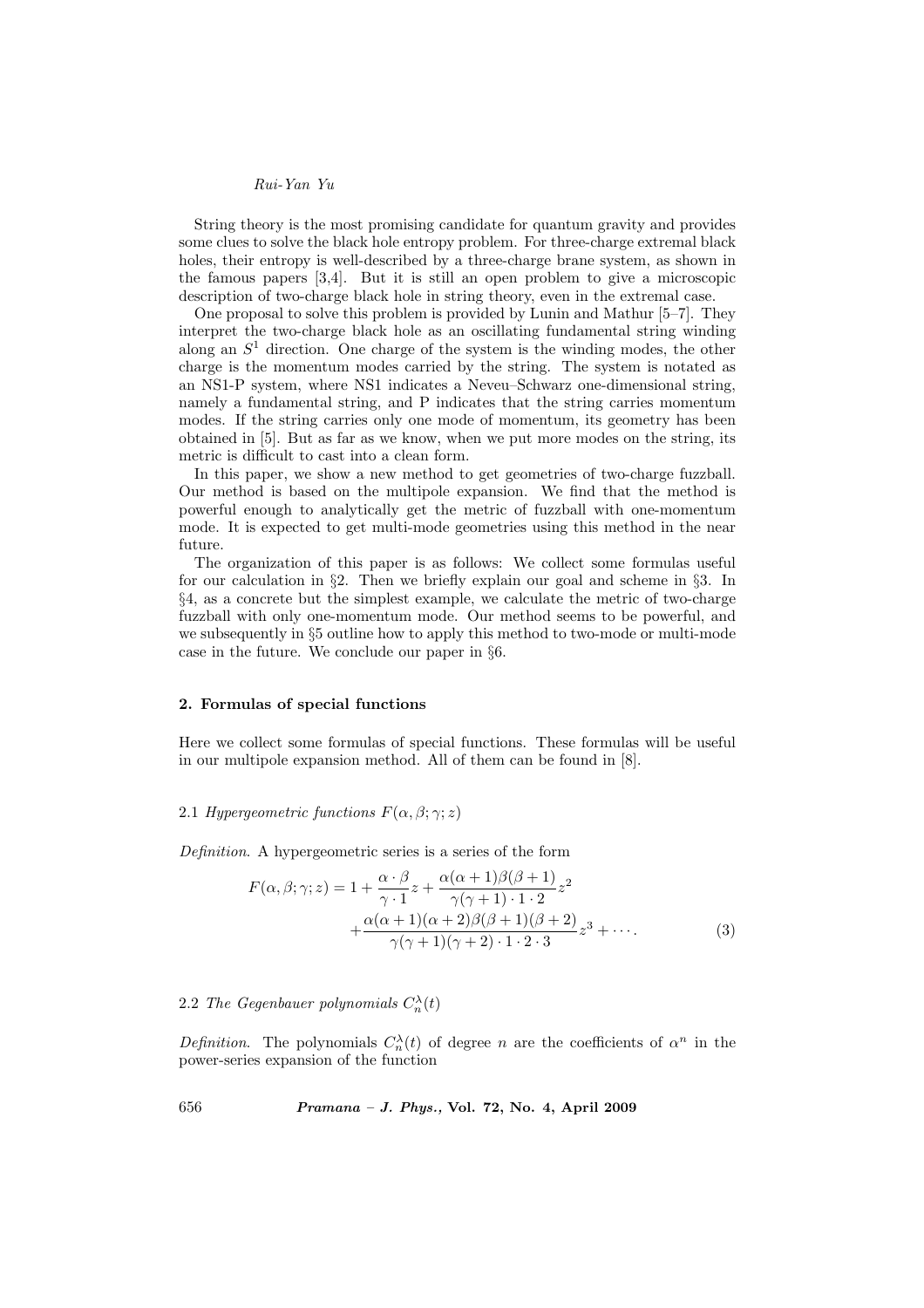$$
(1 - 2t\alpha + \alpha^2)^{-\lambda} = \sum_{n=0}^{\infty} C_n^{\lambda}(t)\alpha^n.
$$
 (4)

Thus, the polynomials  $C_n^{\lambda}(t)$  are a generalization of the Legendré polynomials.

One of the expressions in terms of hypergeometric functions is

$$
C_n^{\lambda}(t) = \frac{\Gamma(2\lambda + n)}{\Gamma(n+1)\Gamma(2\lambda)} F\left(2\lambda + n, -n; \lambda + \frac{1}{2}; \frac{1-t}{2}\right)
$$
  
= 
$$
\frac{2^n \Gamma(\lambda + n)}{n! \Gamma(\lambda)} t^n F\left(-\frac{n}{2}, \frac{1-n}{2}; 1-\lambda - n; \frac{1}{t^2}\right).
$$
 (5)

Actually, this expression defines the generalized functions  $C_n^{\lambda}(t)$ , where the subscript  $n$  can be an arbitrary number.

One of the recursion formulas is:

$$
(2\lambda + n)C_n^{\lambda}(t) = 2\lambda [C_n^{\lambda+1}(t) - tC_{n-1}^{\lambda+1}(t)].
$$
\n(6)

One of the special cases and particular values is:

$$
C_n^1(\cos\varphi) = \frac{\sin(n+1)\varphi}{\sin\varphi}.\tag{7}
$$

## 2.3 The Chebyshev polynomials of the second kind  $U_n(x)$

Definition. Chebyshev's polynomials of the second kind is:

$$
U_n(x) = \frac{\sin[(n+1)\arccos x]}{\sin[\arccos x]}
$$
  
= 
$$
\frac{1}{2i\sqrt{1-x^2}}[(x+i\sqrt{1-x^2})^{n+1} - (x-i\sqrt{1-x^2})^{n+1}]
$$
  
= 
$$
\binom{n+1}{1}x^n - \binom{n+1}{3}x^{n-2}(1-x^2)
$$
  
+ 
$$
\binom{n+1}{5}x^{n-4}(1-x^2)^2 - \cdots
$$
 (8)

The generating function is:

$$
\frac{1}{1 - 2tx + t^2} = \sum_{k=0}^{\infty} U_k(x)t^k.
$$
\n(9)

One of the differentiation formulas expressed as Gegenbauer polynomials is:

$$
\frac{d^m}{dx^m}U_n(x) = 2^m m! C_{n-m}^{m+1}(x).
$$
\n(10)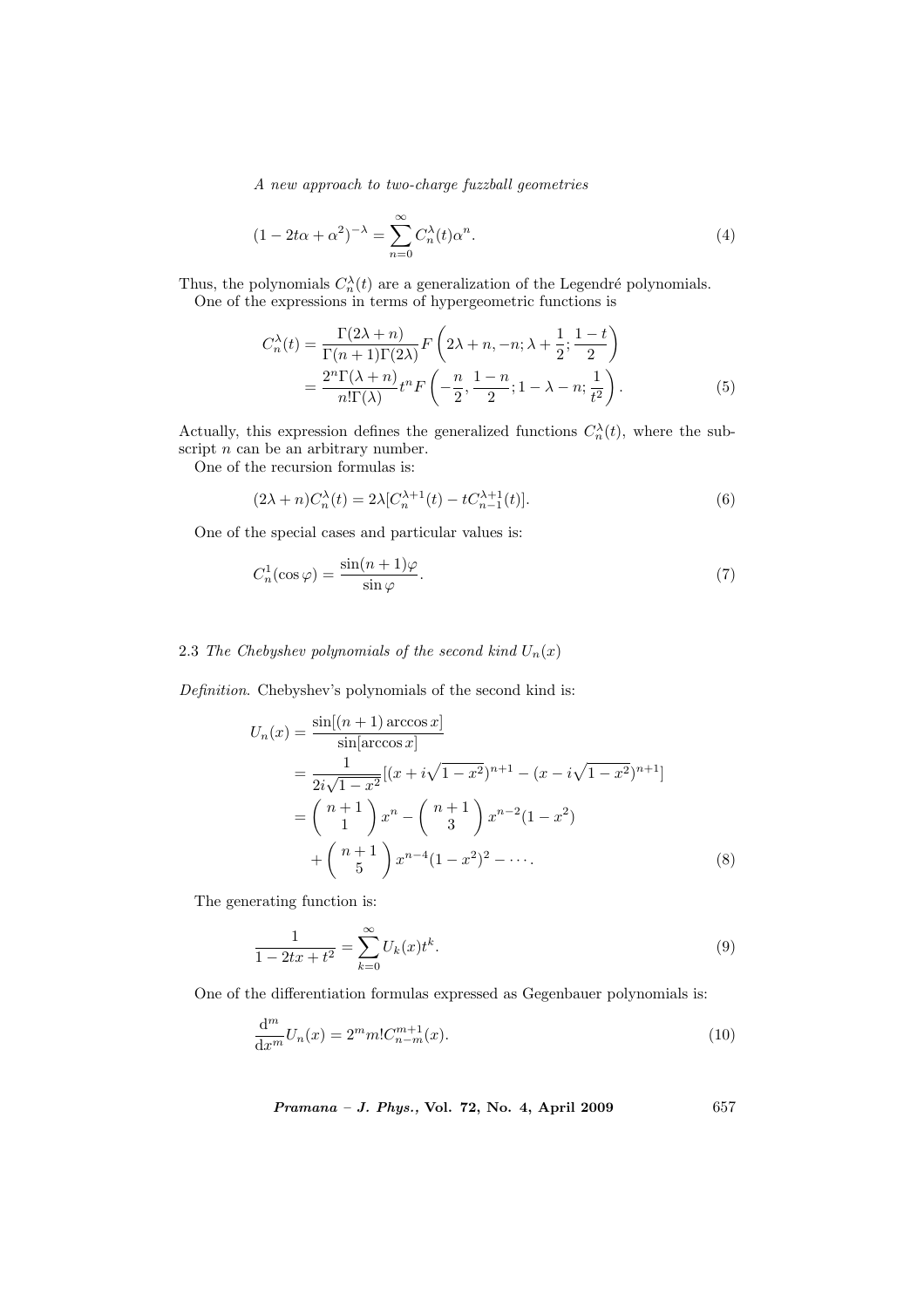#### 3. The NS1-P solution in fuzzball proposal

With the compactification  $T^4 \times S^1$ , the NS1-P solution in low energy type IIB string theory is

$$
ds_{string}^2 = H(-dudv + Kdv^2 + 2A_i dx^i dv) + \sum_{i=1}^4 dx^i dx^i + \sum_{a=1}^4 dz^a dz^a,
$$
  

$$
B_{uv} = -\frac{1}{2}(H - 1), \quad B_{vi} = HA_i, \quad e^{2\phi} = H,
$$
 (11)

where

$$
H^{-1} = 1 + \frac{Q}{L} \int_0^L \frac{1}{|\vec{x} - \vec{F}(v)|^2} dv,
$$
  
\n
$$
K = \frac{Q}{L} \int_0^L \frac{|\vec{F}(v)|^2}{|\vec{x} - \vec{F}(v)|^2} dv,
$$
  
\n
$$
A_i = -\frac{Q}{L} \int_0^L \frac{\dot{F}_i(v)}{|\vec{x} - \vec{F}(v)|^2} dv.
$$
\n(12)

In the above expressions, a dot denotes the derivative with respect to v,  $u = t + y$ ,  $v = t - y$  are the light-cone coordinates. y is the coordinate in the  $S<sup>1</sup>$  direction, along which the string is wound.  $x^1, x^2, x^3, x^4$  are coordinates in noncompact transverse directions, while  $z^1, z^2, z^3, z^4$  are coordinates in  $T^4$  directions. This solution is generated by bosonic exitations which bend the string in noncompact directions  $x^{i}$  [7]. The functions  $\vec{F}(v)$  describe the vibration profile in those noncompact directions. The parameter  $L$  is the length of the string, and  $Q$  is proportional to its ADM-mass [9].

Our goal is to perform the integrals (12) with various profile functions  $\vec{F}(v)$ , and then get a clean analytic form of the metric (11).

Generally, integrals in such a solution are difficult to deal with, and hence the metric is complicated. But recall that in electrodynamics, a finite-size source always generates an electric field which is expressed by similar integrals. It is well-known that the multipole expansion is a powerful tool to deal with such electric fields. Based on this observation, we can treat the integrals here with multipole expansions in four dimensions [10]. As a result, the difficulty could be alleviated in favour of Chebyshev polynomials of the second kind.

We first consider the case  $|\vec{x}| > |\vec{F}(v)|$ , whose physical significance will be clear soon.

Rewriting the integrand in (12) as

$$
\frac{\rho(v)}{|\vec{x} - \vec{F}(v)|^2} = \frac{1}{r^2} \frac{\rho(v)}{1 - 2(r_0/r)\hat{x} \cdot \hat{F} + (r_0/r)^2}
$$
(13)

and using the generating function of Chebyshev polynomials (9), we quickly find that each integral in (13) is an infinite sum of integrals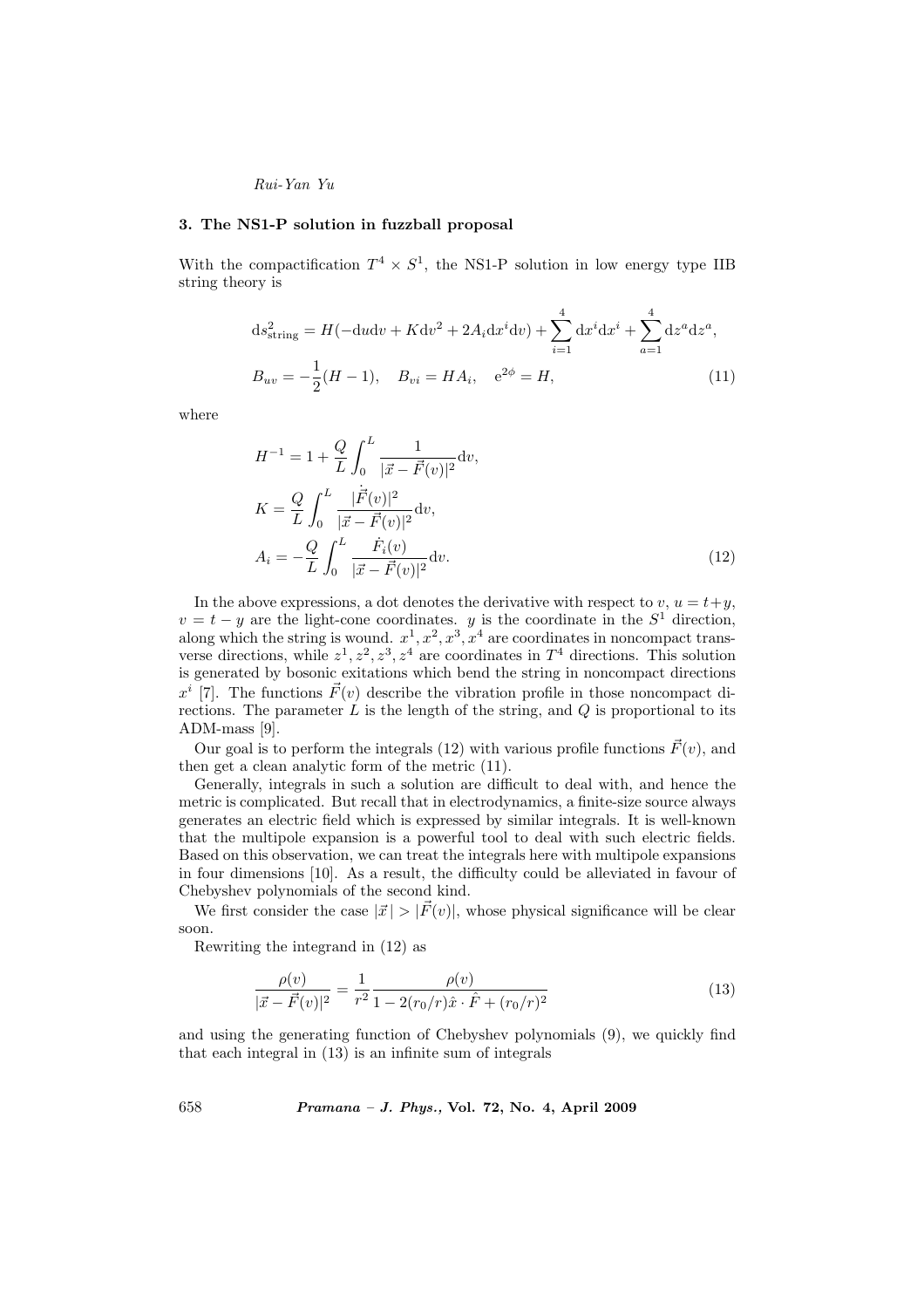$$
\int_0^L \frac{\rho(v)}{|\vec{x} - \vec{F}(v)|^2} dv = \sum_{n=0}^\infty \int_0^L \frac{r_0^n}{r^{n+2}} U_n(\hat{x} \cdot \hat{F}) \rho(v) dv,
$$
\n(14)

which is nothing but the multipole expansion in four dimensions [10].

For succinctness, we have used the notations

$$
r = |\vec{x}|
$$
,  $r_0 = r_0(v) = |\vec{F}(v)|$ ,  $\hat{x} = \frac{\vec{x}}{|\vec{x}|}$ ,  $\hat{F} = \frac{\vec{F}(v)}{|\vec{F}(v)|}$  (15)

in (13) and (14). Here  $U_n(x)$  is the Chebyshev polynomials of the second kind, and

$$
\rho(v) = \frac{Q}{L}, \quad \frac{Q|\dot{F}(v)|^2}{L}, \quad -\frac{Q\dot{F}_i(v)}{L}
$$
\n(16)

corresponding to  $H^{-1} - 1$ , K,  $A_i$  respectively.

Now let us get the physical significance of the ratio  $|\vec{x}|/|\vec{F}(v)|$ . If we estimate the size of the NS1-P bound state by  $|\vec{F}(v)|$ , which is related to the fuzzball size [7], we can roughly consider it as the ratio of the radial coordinate to the fuzzball radius. Therefore, in the limit  $|\vec{x}| \gg |\vec{F}(v)|$ , the metric (11) describes the geometry far from the fuzzball, and the lowest order terms will dominate on the right-hand side of (14).

The trick for the case  $|\vec{x}| < |\vec{F}(v)|$  is essentially similar, so like (14) one can easily get a result

$$
\int_0^L \frac{\rho(v)}{|\vec{x} - \vec{F}(v)|^2} dv = \sum_{n=0}^\infty \int_0^L \frac{r^n}{r_0^{n+2}} U_n(\hat{x} \cdot \hat{F}) \rho(v) dv.
$$
 (17)

In fact, up to a coordinate transformation, the profile function in (12) can always be written as [5]

$$
F_i(v) = \sum_{n=1}^{\infty} \left[ C_i(n) \cos \frac{2\pi n v}{L} + D_i(n) \sin \frac{2\pi n v}{L} \right].
$$
 (18)

In the following sections, to work in details, we will concentrate on the case  $F_3(v) = F_4(v) = 0$ , that is, bosonic exitations which give bending in directions  $x^1$ ,  $x^2$ . For the reason mentioned above, we will refer to  $|\vec{x}| > |\vec{F}(v)|$  as the region outside the horizon, and  $|\vec{x}| < |\vec{F}(v)|$  as the region in the horizon. However, these words are not exact when  $|\vec{x}| \sim |\vec{F}(v)|$ , because there is no clear-cut horizon in fuzzball proposal. To be a little more accurate, the size of the fuzzball is given by the size of the so-called generic state, which has typical exitations in harmonics. For further details on this issue, please refer to [7]. One should be careful when considering the physics near the region  $|\vec{x}| \sim |\vec{F}(v)|$ , but it is technically convenient to cut the geometry of spacetime (11) into two regions  $|\vec{x}| > |\vec{F}(v)|$  and  $|\vec{x}| < |\vec{F}(v)|$ .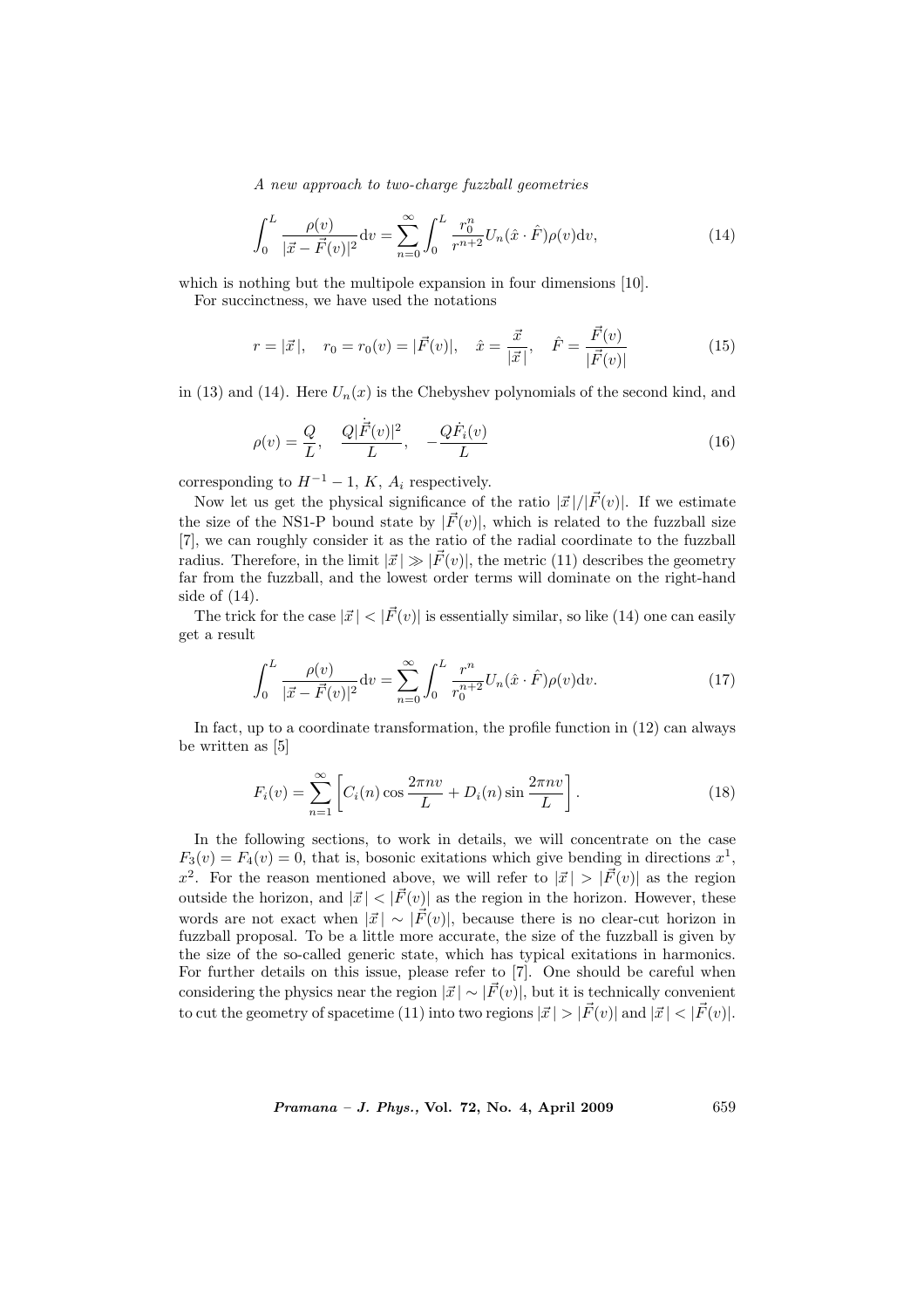## 4. One-mode case

The most simple case is a string with all the energy put in the same mode of harmonic, generating the vibration profile

$$
F_1 = a \cos \frac{2\pi n v}{L}, \quad F_2 = a \sin \frac{2\pi n v}{L}, \quad F_3 = 0, \quad F_4 = 0.
$$
 (19)

Thanks to periodicity of the integrand, for arbitrary  $n$ , it gives similar metric to that for  $n = 1$ . From a metric with  $n = 1$ , to get the one for arbitrary n, we should simply fix the value of  $H^{-1}$ , rescale K by a factor of  $n^2$ , and simultaneously rescale  $A_i$  by a factor of n. In other words, each dot in (12) contributes a factor n. So it is enough to focus on the lowest mode of vibration with profile function

$$
F_1 = a \cos \frac{2\pi v}{L}, \quad F_2 = a \sin \frac{2\pi v}{L}, \quad F_3 = 0, \quad F_4 = 0.
$$
 (20)

Change the parameter  $v = \xi L/2\pi$  and introduce polar coordinates in the  $\vec{x}$  space

$$
x_1 = r \sin \theta \cos \phi, \quad x_2 = r \sin \theta \sin \phi,
$$
  
\n
$$
x_3 = r \cos \theta \cos \psi, \quad x_4 = r \cos \theta \sin \psi,
$$
\n(21)

then the integrals (12) become

$$
H^{-1} = 1 + \frac{Q}{2\pi} \int_0^{2\pi} \frac{1}{f} d\xi,
$$
  
\n
$$
K = \frac{Q}{2\pi} \int_0^{2\pi} \frac{|\vec{g}|^2}{f} d\xi,
$$
  
\n
$$
A_i = -\frac{Q}{2\pi} \int_0^{2\pi} \frac{g_i}{f} d\xi,
$$
\n(22)

in which

$$
f = (r \sin \theta \cos \phi - a \cos \xi)^2 + (r \sin \theta \sin \phi - a \sin \xi)^2 + r^2 \cos^2 \theta,
$$
  
\n
$$
g_1 = -\frac{2\pi a}{L} \sin \xi, \quad g_2 = \frac{2\pi a}{L} \cos \xi, \quad g_3 = 0, \quad g_4 = 0.
$$
\n(23)

It is easy to know in (14) the parameters

$$
r_0 = a, \quad \hat{x} \cdot \hat{F} = \sin \theta \cos(\xi - \phi) \tag{24}
$$

and perform the multipole expansion for non-vanishing integrals in the region  $|\vec{x}| >$  $|\vec{F}(v)|$ 

$$
H^{-1} - 1 = \frac{Q}{2\pi} \sum_{n=0}^{\infty} \frac{a^n}{r^{n+2}} \int_0^{2\pi} U_n[\sin \theta \cos(\xi - \phi)]d\xi,
$$
  

$$
K = (H^{-1} - 1) \left(\frac{2\pi a}{L}\right)^2,
$$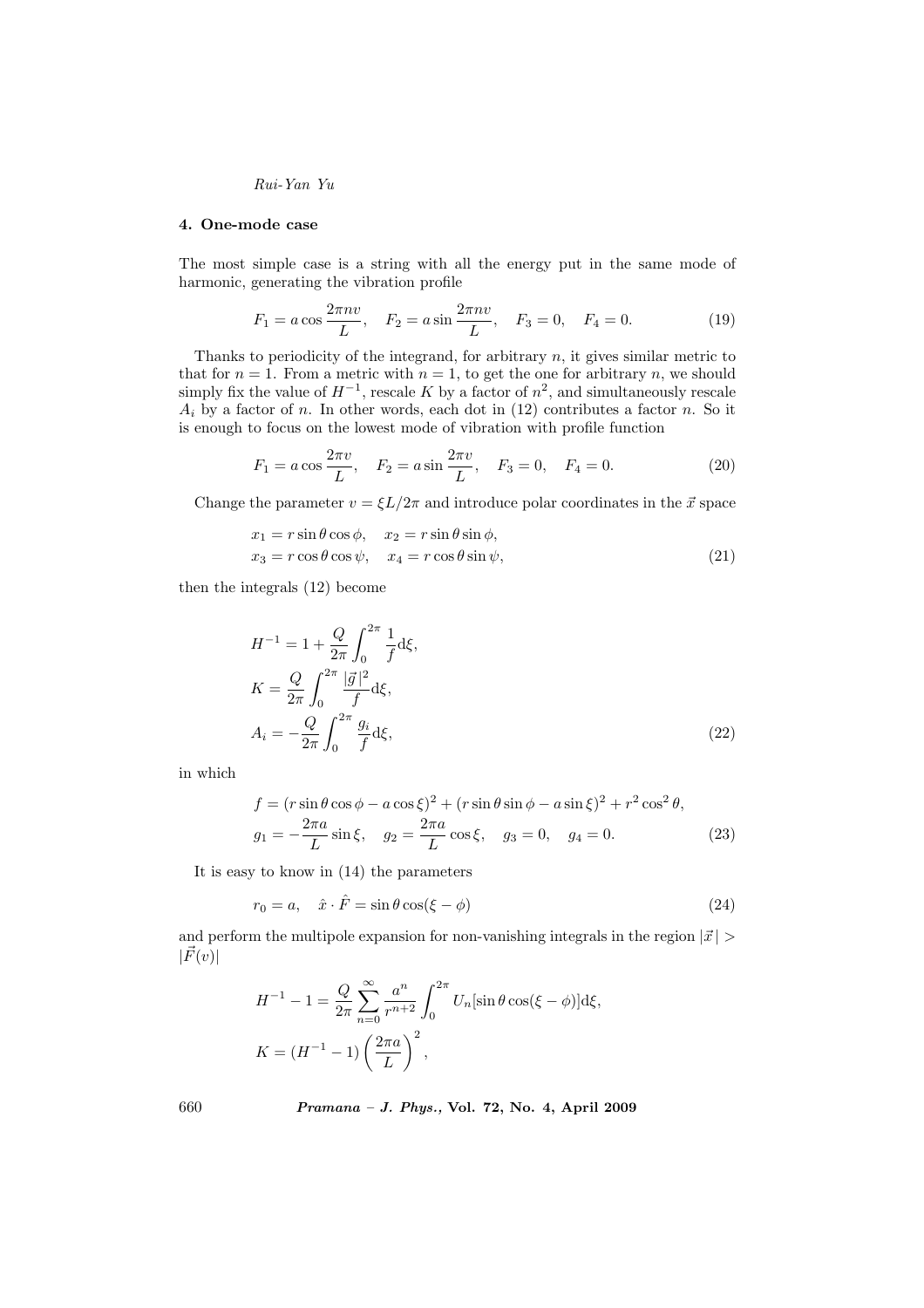$$
A_1 = \frac{Qa}{L} \sum_{n=0}^{\infty} \frac{a^n}{r^{n+2}} \int_0^{2\pi} U_n[\sin \theta \cos(\xi - \phi)] \sin \xi d\xi,
$$
  

$$
A_2 = -\frac{Qa}{L} \sum_{n=0}^{\infty} \frac{a^n}{r^{n+2}} \int_0^{2\pi} U_n[\sin \theta \cos(\xi - \phi)] \cos \xi d\xi.
$$
 (25)

Substitution of  $r^n/a^{n+2}$  for  $a^n/r^{n+2}$  in these expressions gives multipole expansion in the region  $|\vec{x}| < |\vec{F}(v)|$ . We can do the integrals after expansion and then sum up. As shown in the following, this leads to the same result as those in [5,7], which has been obtained by a different method.

Now let us reproduce the non-singular geometry derived earlier in [11,12]. As demonstrated in [5], the geometry can be obtained by starting from NS-P profile (20). We work along the same line, but use the multipole expansion, and obtain the same result as one should have expected.

Firstly, we note the useful equations

$$
\int_{0}^{2\pi} \cos^{m}(\xi - \phi) \sin(\xi - \phi) d\xi = 0,
$$
  

$$
\int_{0}^{2\pi} \cos^{2k+1}(\xi - \phi) d\xi = 0,
$$
  

$$
\int_{0}^{2\pi} \cos^{2k}(\xi - \phi) d\xi = \frac{2\pi}{2^{2k}} \frac{(2k)!}{k!k!},
$$
 (26)

in which  $m, k$  are integers.

From  $(3)$ ,  $(4)$ ,  $(5)$ , it is not hard to get

$$
\left(1 + \frac{2a^2}{r^2}\cos 2\theta + \frac{a^4}{r^4}\right)^{-1/2} = \sum_{k=0}^{l} (-\sin^2 \theta)^k \frac{(l+k)!}{(l-k)!k!k!}.
$$
 (27)

If we expand Chebyshev polynomials in the form of power-series

$$
U_n(x) = \sum_{m=0}^n \mathcal{D}_n^m x^m \tag{28}
$$

by making use of  $(10)$ ,  $(6)$ ,  $(7)$ , we can find out the coefficients

$$
\mathcal{D}_n^m = 2^m C_{n-m}^{m+1}(0)
$$
  
=  $2^m \frac{n+m}{2m} \frac{n+m-2}{2(m-1)} \frac{n+m-4}{2(m-2)} \cdots \frac{n-m+2}{2 \cdot 1} C_{n-m}^1(0)$   
= 
$$
\begin{cases} 0, & \text{for } n-m \text{ odd;} \\ \frac{(n+m)!!}{(n-m)!!(2m)!!} 2^m (-1)^{\frac{n-m}{2}}, & \text{for } n-m \text{ even.} \end{cases}
$$
(29)

These results facilitate the calculation of (25). Making use of them, after some careful calculations, we get finally

Pramana – J. Phys., Vol. 72, No. 4, April 2009 661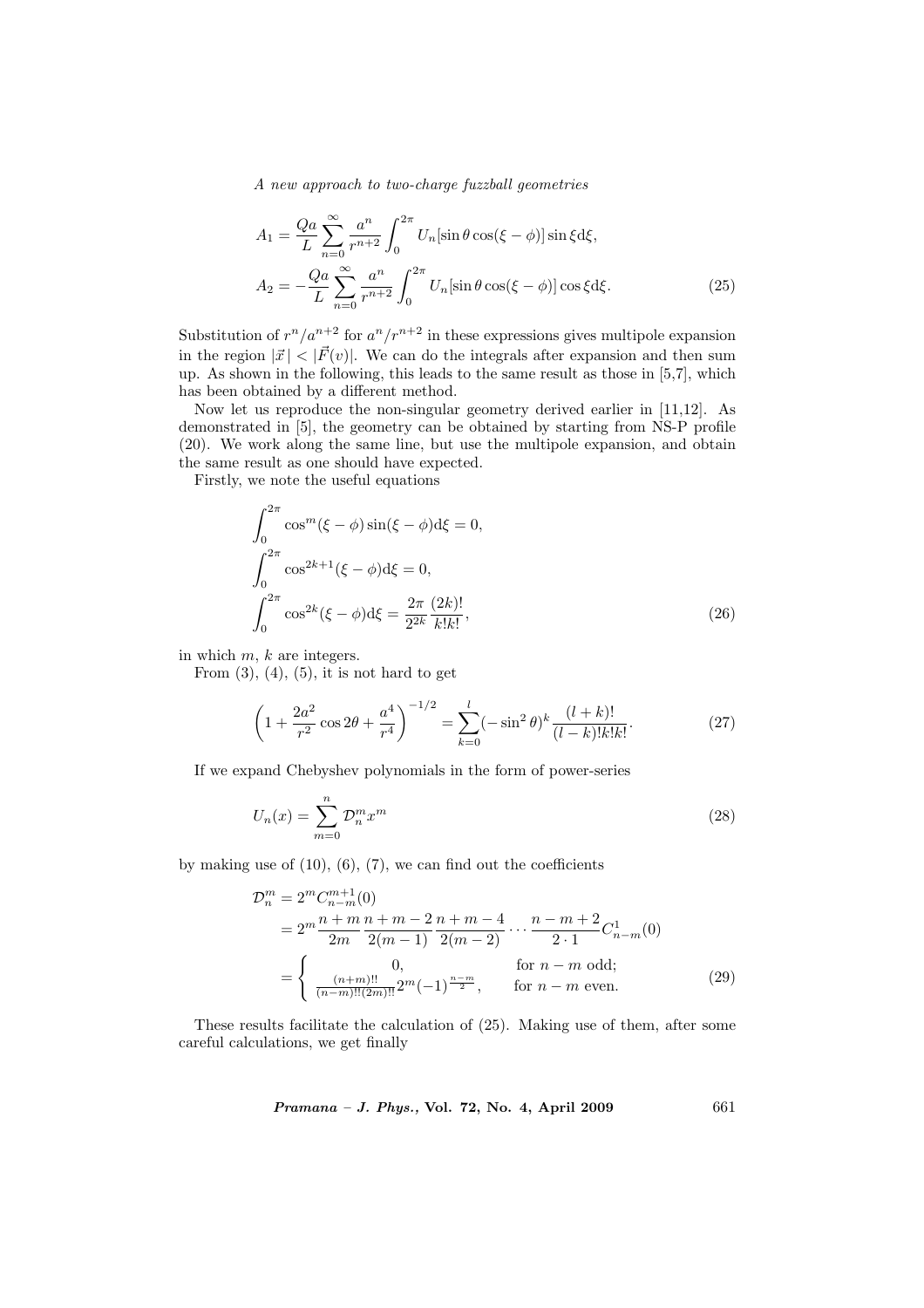$$
H^{-1} - 1 = \sum_{l=0}^{\infty} \frac{Q}{2\pi r^{2l+2}} \int_0^{2\pi} a^{2l} \sum_{k=0}^l \mathcal{D}_{2l}^{2k} [\sin \theta \cos(\xi - \phi)]^{2k} d\xi
$$
  
=  $\frac{Q}{r^2} \sum_{l=0}^{\infty} \left( -\frac{a^2}{r^2} \right)^l \sum_{k=0}^l (-\sin^2 \theta)^k \frac{(l+k)!}{(l-k)!k!k!}$   
=  $\frac{Q}{r^2} \left( 1 + \frac{2a^2}{r^2} \cos 2\theta + \frac{a^4}{r^4} \right)^{-1/2},$  (30)

as well as

$$
A_{1} = \frac{Q_{a}}{L} \int_{0}^{2\pi} \sum_{l=0}^{\infty} \sin \phi \cos(\xi - \phi) \frac{a^{2l+1}}{r^{2l+3}}
$$
  
\n
$$
\times \sum_{k=0}^{l} \frac{D_{2k+1}^{2k+1}[\sin \theta \cos(\xi - \phi)]^{2k+1} d\xi}{\sum_{l=0}^{l} \frac{1}{l}[\cos(\theta - \phi)]^{2k+1}} d\xi
$$
  
\n
$$
= \frac{\pi Q}{Lr} \frac{\sin \phi}{\sin \theta} \sum_{l=0}^{\infty} \left(-\frac{a^{2}}{r^{2}}\right)^{l+1}
$$
  
\n
$$
\times \sum_{k=0}^{l} (-\sin^{2} \theta)^{k+1} \frac{(l+k+1)!}{(l-k)!(k+1)!(k+1)!} (2k+2)
$$
  
\n
$$
= \frac{\pi Q}{Lr} \frac{\sin \phi}{\sin \theta} \sum_{l=0}^{\infty} \left(-\frac{a^{2}}{r^{2}}\right)^{l+1}
$$
  
\n
$$
\times \left[\sum_{k=0}^{l} (-\sin^{2} \theta)^{k+1} \frac{(l+k+2)!}{(l-k-1)!(k+1)!(k+1)!} - \sum_{k=0}^{l-1} (-\sin^{2} \theta)^{k+1} \frac{(l+k+2)!}{(l-k-1)!(k+1)!(k+1)!} \right]
$$
  
\n
$$
= \frac{\pi Q}{Lr} \frac{\sin \phi}{\sin \theta} \left\{ \sum_{l=-1}^{\infty} \left(-\frac{a^{2}}{r^{2}}\right)^{l+1} \sum_{k=-1}^{l} (-\sin^{2} \theta)^{k+1} - \sum_{l=0}^{\infty} \left(-\frac{a^{2}}{r^{2}}\right)^{l+1} \right\}
$$
  
\n
$$
- \left[\sum_{l=0}^{\infty} \left(-\frac{a^{2}}{r^{2}}\right)^{l+1} \sum_{k=-1}^{l-1} (-\sin^{2} \theta)^{k+1} - \sum_{l=0}^{\infty} \left(-\frac{a^{2}}{r^{2}}\right)^{l+1} \right] \times \frac{(l+k+1)!}{(l-k-1)!(k+1)!(k+
$$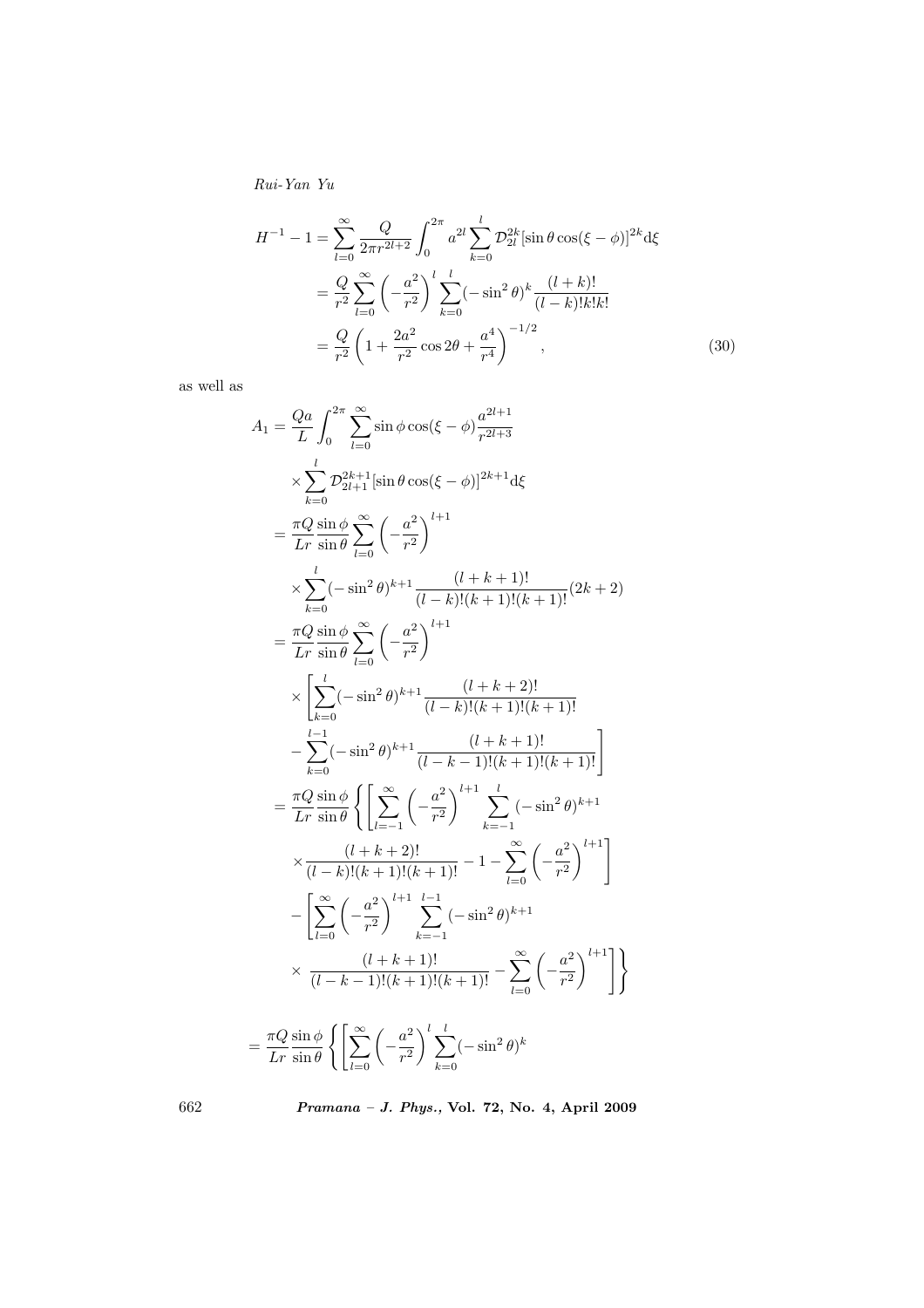$$
\times \frac{(l+k)!}{(l-k)!k!k!} - 1 - \sum_{l=0}^{\infty} \left( -\frac{a^2}{r^2} \right)^{l+1} \n+ \left[ \frac{a^2}{r^2} \sum_{l=0}^{\infty} \left( -\frac{a^2}{r^2} \right)^l \sum_{k=0}^l (-\sin^2 \theta)^k \n\times \frac{(l+k)!}{(l-k)!k!k!} + \sum_{l=0}^{\infty} \left( -\frac{a^2}{r^2} \right)^{l+1} \right] \n= \frac{\pi Q}{Lr} \frac{\sin \phi}{\sin \theta} \left[ \left( 1 + \frac{2a^2}{r^2} \cos 2\theta + \frac{a^4}{r^4} \right)^{-1/2} \left( 1 + \frac{a^2}{r^2} \right) - 1 \right].
$$
\n(31)

They are not different from the results in [5,7], which can be obtained using the residue theorem in complex analysis but without expansion. The calculation for K and  $A_2$  in (25) can be accomplished with a few modifications and give the same accordance. Until now we have only focussed on the region out of horizon. The expansion in horizon, which corresponds to (17), can also be accomplished along the same line, and also give the same results. Since out-of-horizon and in-horizon calculations produce the same values for integrals (22), by continuity we infer that these values also hold for  $|\vec{x}| = |\vec{F}(v)|$ .

At first sight, the approach showed here appears to be redundant. However, this approach might be powerful in treating multi-mode profile functions, which have not been solved in literature to our best knowledge.

#### 5. Two-mode case

Let us add another mode to the vibrating string (19), we still constrict on the bosonic exitations which bend the string in directions  $x^1$ ,  $x^2$ . A kind of such twomode vibration profile is

$$
F_1 = a \cos \frac{2\pi m v}{L} + a \cos \frac{2\pi n v}{L},
$$
  
\n
$$
F_2 = a \sin \frac{2\pi m v}{L} + a \sin \frac{2\pi n v}{L},
$$
  
\n
$$
F_3 = 0, \quad F_4 = 0.
$$
\n(32)

It is only a little more complicated than profile (20), but to our best knowledge so far, no one has performed the integrals (12) from this profile. If one obtains an analytic form of metric for two-mode or multi-mode profile, it would be an important progress in the investigation of Mathur's fuzzball conjecture [7].

In order to give a detailed illustration, we set  $m = 1$ ,  $n = 2$  and hence take the profile below.

$$
F_1 = a \cos \frac{2\pi v}{L} + a \cos \frac{4\pi v}{L},
$$
  
\n
$$
F_2 = a \sin \frac{2\pi v}{L} + a \sin \frac{4\pi v}{L},
$$
  
\n
$$
F_3 = 0, \quad F_4 = 0.
$$
\n(33)